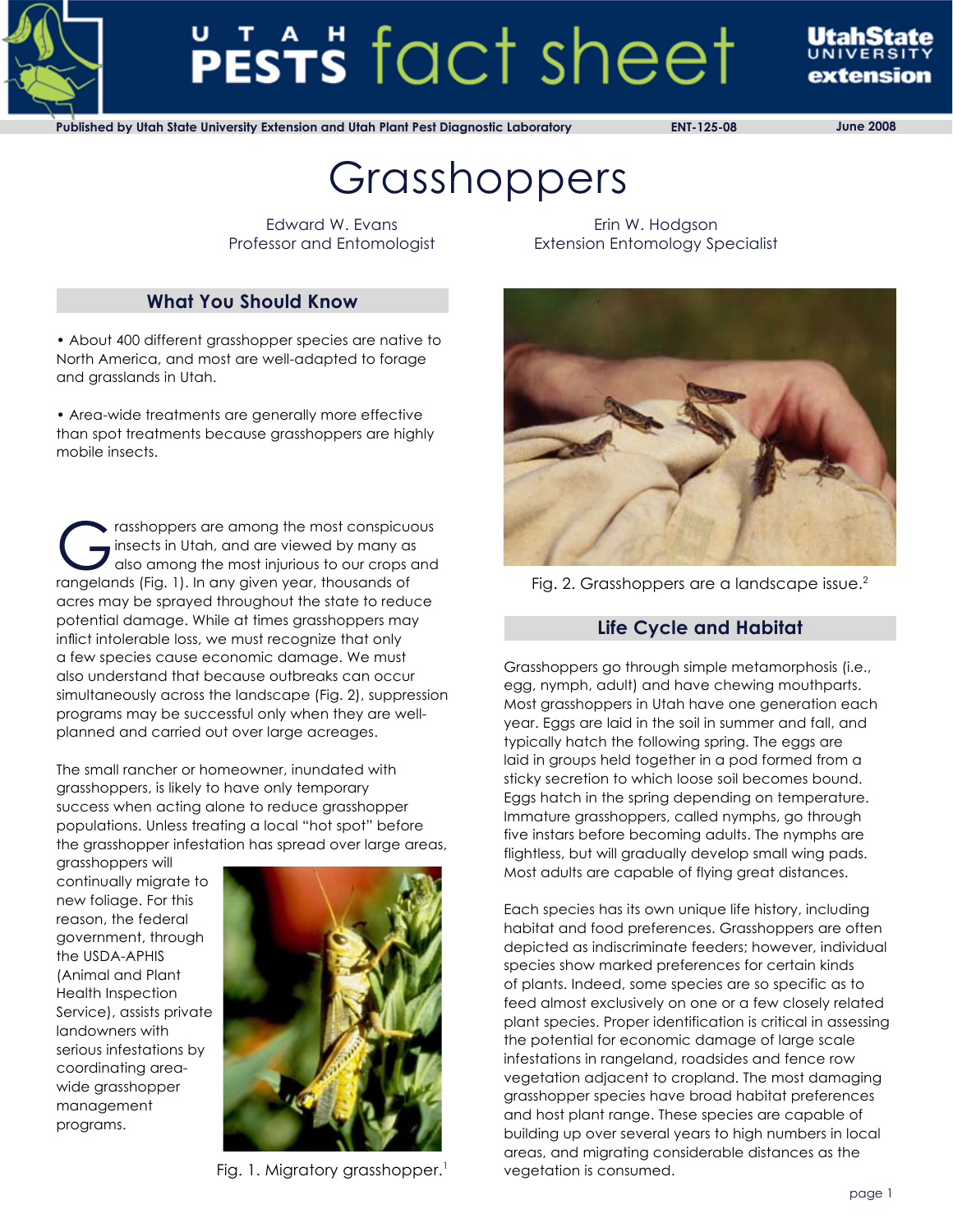#### **Description and Damage**

Grasshoppers belong in the order Orthoptera and family Acrididae, and are most closely related to crickets and katydids. The acridid grasshoppers (Figs. 1, 3, 4, 5, 7) include some of the most injurious species in Orthoptera. Utah has three major groups of grasshoppers (Fig. 10): the slant-faced grasshoppers, the band-winged grasshoppers, and the spur-throated grasshoppers. The slant-faces, as their name implies, generally have angled faces and long, thin bodies that enable them to blend into the grassy vegetation. The bandedwings are the conspicuous hoppers with often brightly colored hindwings that snap and crackle as they fly short distances. The banded-wings are especially common in open desert and scrub; they blend in well with their brown surroundings. The spur-throats include the most injurious species (see descriptions of common grasshoppers on this page). Their name derives from the tubercle projecting between their front legs.



Fig. 3. Front view of a acridid grasshopper.<sup>3</sup>



Fig. 4. Differential grasshopper.<sup>1</sup>

*Differential grasshopper: Melanoplus differentialis* (Fig. 4) Adults are 1¾˝ long and shiny, brownish-yellow in color. The hind legs have black chevrons (v-shapes). These grasshoppers live in fields, open woods and along the edges of water. The nymphs and adults have a broad host range, including grasses, weeds, crops and fruits.

- *Twostriped grasshopper*: *Melanoplus bivittatus* (Fig. 5) Adults are 1¼ - 2˝ long, and have a distinct black band on the hind leg and two light yellow stripes down the top of the back. The stripes come together at the end of the forewings to form a triangle. Twostriped grasshoppers prefer tall, lush, herbaceous vegetation. Dense populations may reside in ditch banks, roadsides, and crop borders. This species can be a major crop pest in small grains, alfalfa, and corn. It is an early-hatching species and is one of the first species to appear each season.
- *Redlegged grasshopper: Melanoplus femurrubrum* (Fig. 7) Adults are 1-1½˝ long, slightly smaller than the differential grasshopper, and are brown in color with red hind tibia. This grasshopper is the most widely distributed species, and prefers tall vegetation of forbs, grasslands, meadows, crop borders, CRP (Conservation Reserve Program) land, and roadsides.
- *Migratory grasshopper: Melanoplus sanguinipes* (Fig. 1) Adults are 1˝ long and are reddish brown in color. These grasshoppers prefer forbs, grasslands and meadows. The migratory grasshopper causes more crop damage than any other species of grasshopper in the U.S. High densities may destroy small grains, alfalfa, clover, corn, vegetables, and ornamentals.



Fig. 5. Twostriped grasshopper.<sup>1</sup>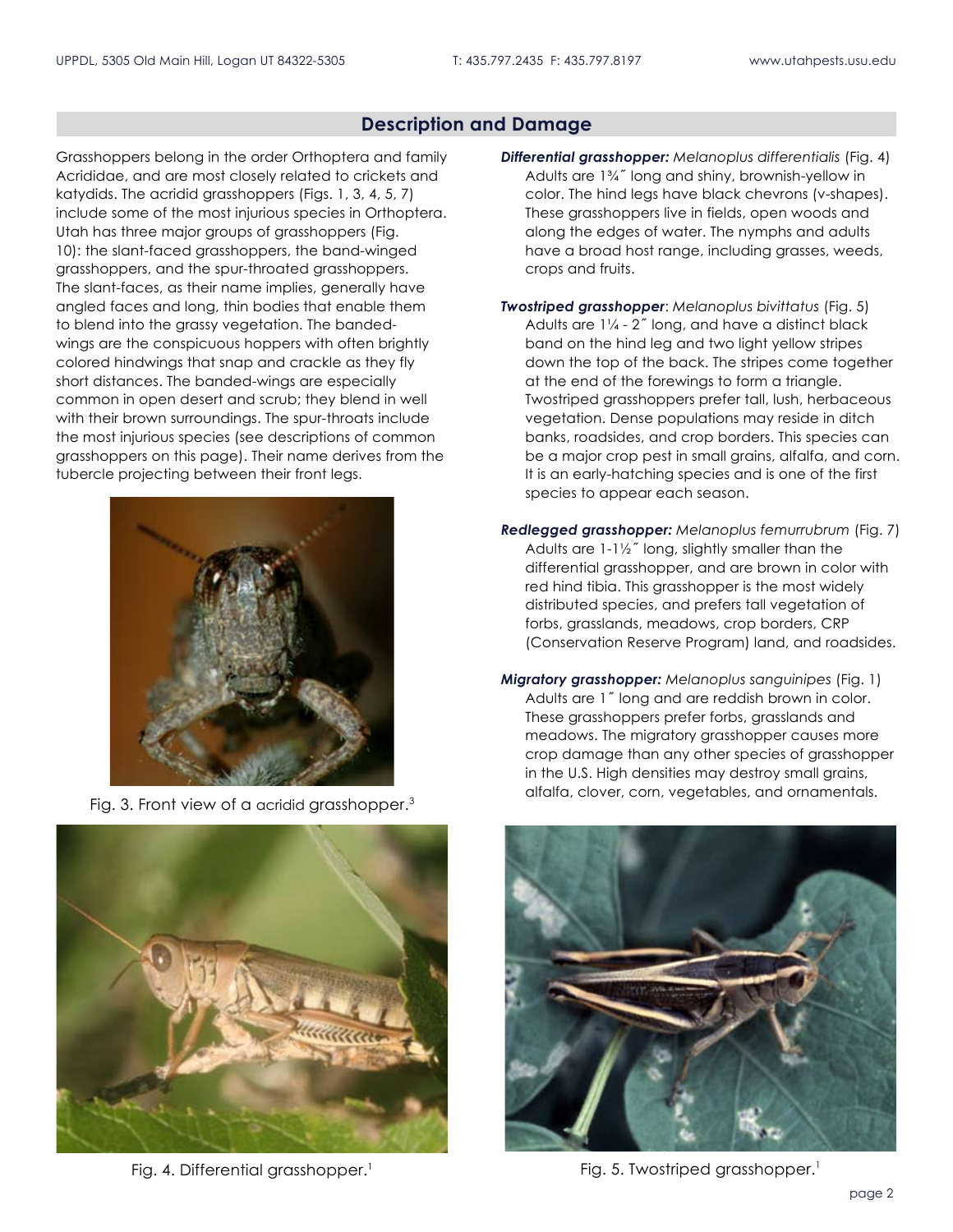#### **Conditions Conducive to Outbreaks**

Grasshopper densities are primarily influenced by weather, and benefit from warm, dry springs. High temperatures allow eggs to hatch early and nymphs to grow quickly. Warm summers also promote egg deposition for the following year. Overwintering egg pods are freeze-tolerant, especially when there is sufficient snow cover for insulation.

Weather may affect grasshoppers both directly and indirectly. Cool wet weather may be detrimental to "cold-blooded" grasshoppers simply because it slows their movement. Weather may indirectly affect the natural enemies of grasshoppers, including predators and parasites. Cool conditions also promote natural fungal infections and other disease-causing organisms, which can contribute to population crashes. Conversely, warm dry weather may indirectly favor grasshoppers by causing their host plants to break down proteins into constituent amino acids to maintain water balance. Such changes in the host plant may make it more nutritious.

The potential complexities involved in grasshopper population dynamics are daunting. It should not be surprising that efforts to model and predict the rise and fall of grasshopper populations have had only limited success. The need for careful research, conducted painstakingly over many years, remains as great as ever as we strive to improve our understanding of why, when, and how grasshopper populations rise and fall.



Fig. 6. Grasshoppers feeding in corn.4

#### **Plant Damage**

Grasshoppers have chewing mouthparts that tear away plant tissue. Grasshopper injury is most often associated with rangeland, corn, small grains, and vegetable crops. However, during heavy infestations almost any type of plant may be attacked, including trees, shrubs, ornamentals, flowers, and turfgrass. Grasshoppers are commonly thought of as foliage feeders, but will also feed on flowers, fruits, seed heads, stems, and essentially all above ground plant parts (Figs. 6, 8). Often fence rows and roadsides adjacent to crops serve as the major sources of grasshoppers; as the vegetation dries up in such areas, grasshoppers that hatched and matured there move into adjacent crops.

Like most insect populations, grasshopper numbers fluctuate from year to year due to environmental conditions and other variables. Females prefer to deposit egg pods in undisturbed land and widespread severe infestations are often associated with a series of dry years. The heaviest grasshopper injury usually occurs in areas with 10-30˝ of precipitation per year.



Fig. 7. Redlegged grasshopper.<sup>5</sup>



Fig. 8. Typical grasshopper feeding.<sup>6</sup>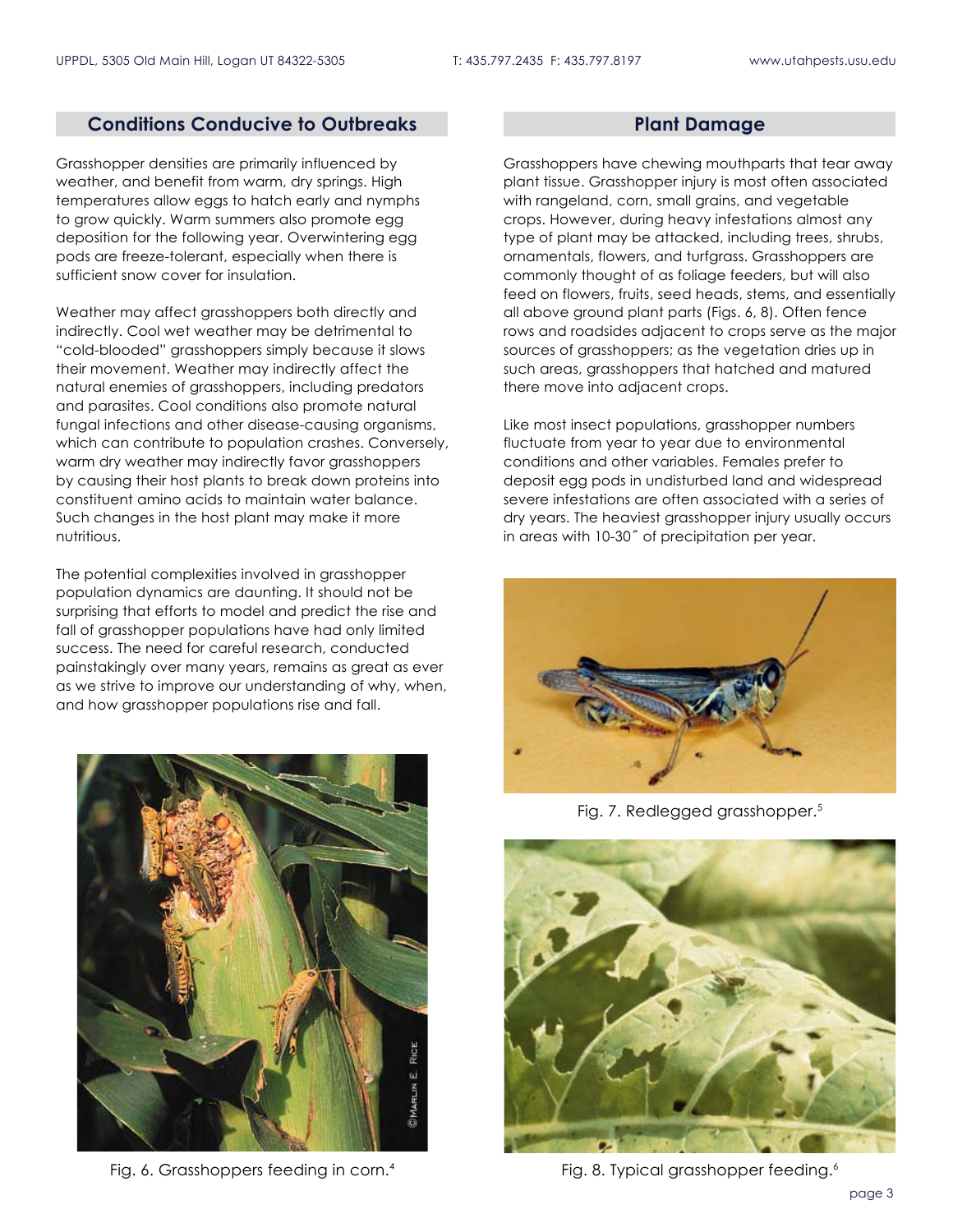### **Chemical Control**

Killing and managing grasshoppers, unfortunately, are often not synonymous. Grasshoppers are readily killed readily by insecticides but often large acreages need to be treated. Given the great mobility of grasshoppers, area-wide treatments may only reduce populations that year. Ranchers are encouraged to scout for grasshopper "hot spots," that is, local areas in which grasshoppers concentrate egg-laying and outbreaks first occur. All too often, huge populations of grasshoppers grow and spread before control measures are taken, thus greatly increasing both the costs and difficulties of control attempts. USDA-APHIS is responsible for control programs against grasshoppers on public lands. When grasshoppers occur at high numbers (>8/yd $^2$  over at least 10,000 contiguous acres of privately owned rangelands), the owners may join together to receive state and federal aid in planning and conducting a large-scale Cooperative Rangeland Grasshopper Management Program.

The condition and forage value of the rangelands affected must be weighed against the potential for damage from grasshoppers to determine whether control costs are justified. A grower may be able to prevent severe crop infestation late in the season by regularly checking grasshopper breeding grounds earlier in the season, and treating with insecticide in years when nymphs are extremely numerous.

Grasshopper control products are available in spray, dust, or bait formulations. Dusts and baits are relatively expensive products, but can be applied to specific areas without sophisticated equipment. Dusts do not readily adhere to foliage and must be reapplied frequently. Baits must be consumed and are most effective when host plants are scarce, small, or have dried up. Use of carbaryl bait (wheat bran laced with carbaryl) is a particularly desirable alternative to spraying for grasshoppers in pastures, fence rows, wasteland, and along roadsides. Spread evenly through the habitat, the bait selectively kills only grasshoppers and other insects that consume it in while foraging. Nymphs are most likely to injure crops while actively foraging for dry plant material on the ground, and therefore their populations are very effectively reduced in number by baits.

Malathion and carbaryl are relatively non-toxic to humans, and may be sprayed to kill grasshoppers along roadsides and fence rows by following label directions. Other products registered for grasshopper control in Utah include acephate, beta-cyfluthrin, bifenthrin, chlorpyrifos, dimethoate, and lambda-cyhalothrin. These sprays will be most effective when used against nymphs rather than against adults.

#### **Biological Control**

Several reduced risk products for grasshopper control are also available in Utah. *Nosema locustae* (Canning), sold as Nolo Bait, is a microsporidian protozoa that infects grasshoppers through baiting. Under ideal conditions coinciding with peak nymphal emergence, *N. locustae* will kill 50-70% of the population and 35-50% of the surviving grasshoppers will be infected. Infected grasshoppers are weakened, feed less, and produce fewer eggs. Optimal suppression with *Nosema* requires a few steps: 1) species identification, 2) treating young nymphs, 3) treating on sunny mornings, 4) treating populations >5/yd<sup>2</sup>, and 5) treating large acreages. The disadvantages of *Nosema* are: 1) peak mortality occurs 4 to 6 weeks after application, 2) it is most effective when applied to large areas with relatively sparse vegetation, and 3) conventional insecticides are still required to supplement area-wide management.

Another biological control agent labeled for control of grasshoppers is a fungal pathogen, *Beauveria bassiana*. Many other natural occurring enemies for grasshoppers in Utah do exist. Likely, a combination of predators, parasites and pathogens contribute to grasshopper control every year (Figs. 9-10).



Fig. 9. Grasshopper killed by a naturally occurring grasshopper pathogen, *Entomophthora grylli*. 7



Fig. 10. Grasshopper being preyed on by a *Tachysphex* sphecid wasp.3